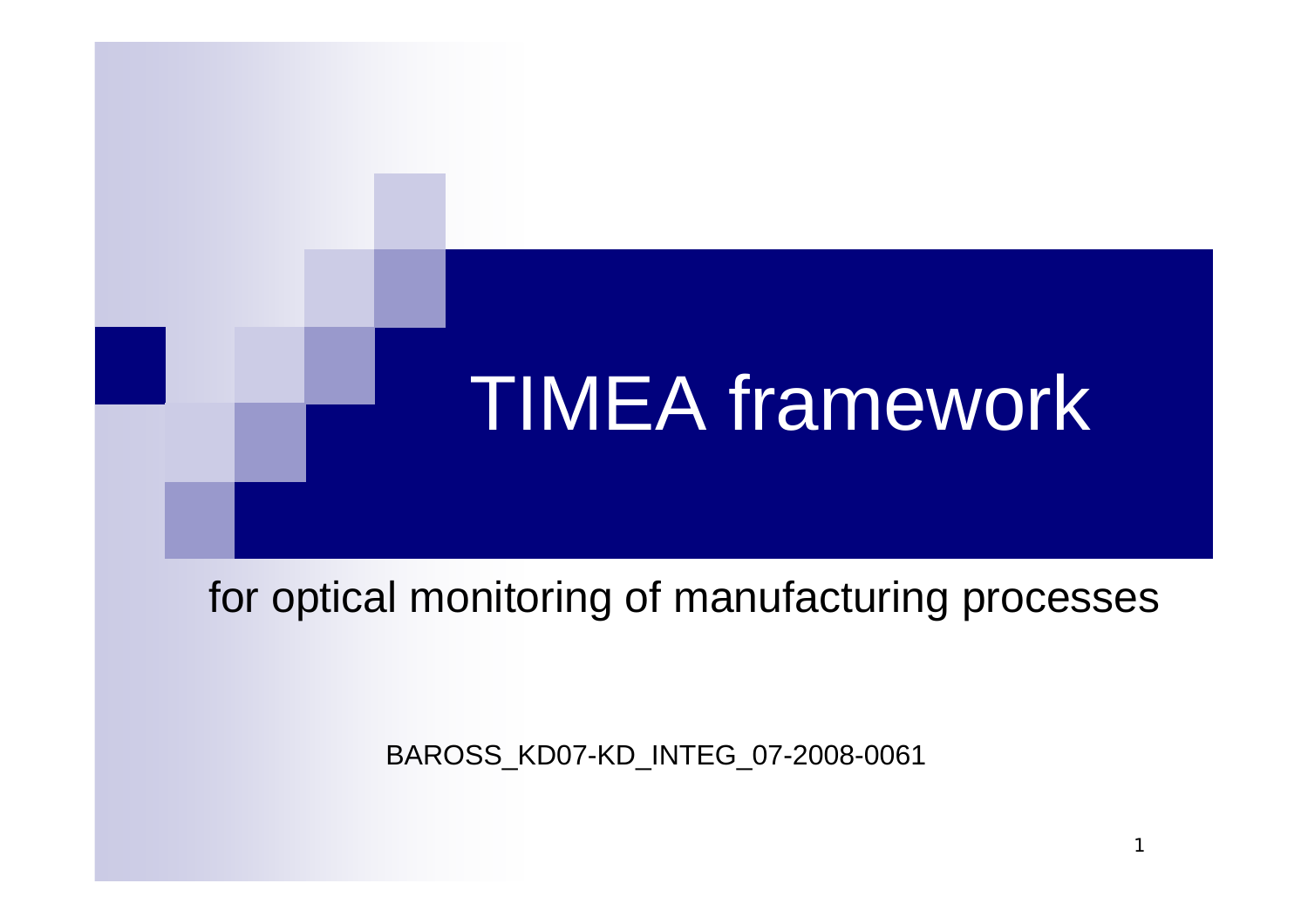# Requirements for TIMEA

- Capable of visual measurements, control and data acquisition
- It has modular structure, can be extended by plug-ins easily
- Applies state-of-art image processing technologies
- Can control other devices in industrial production
- Can communicate with databases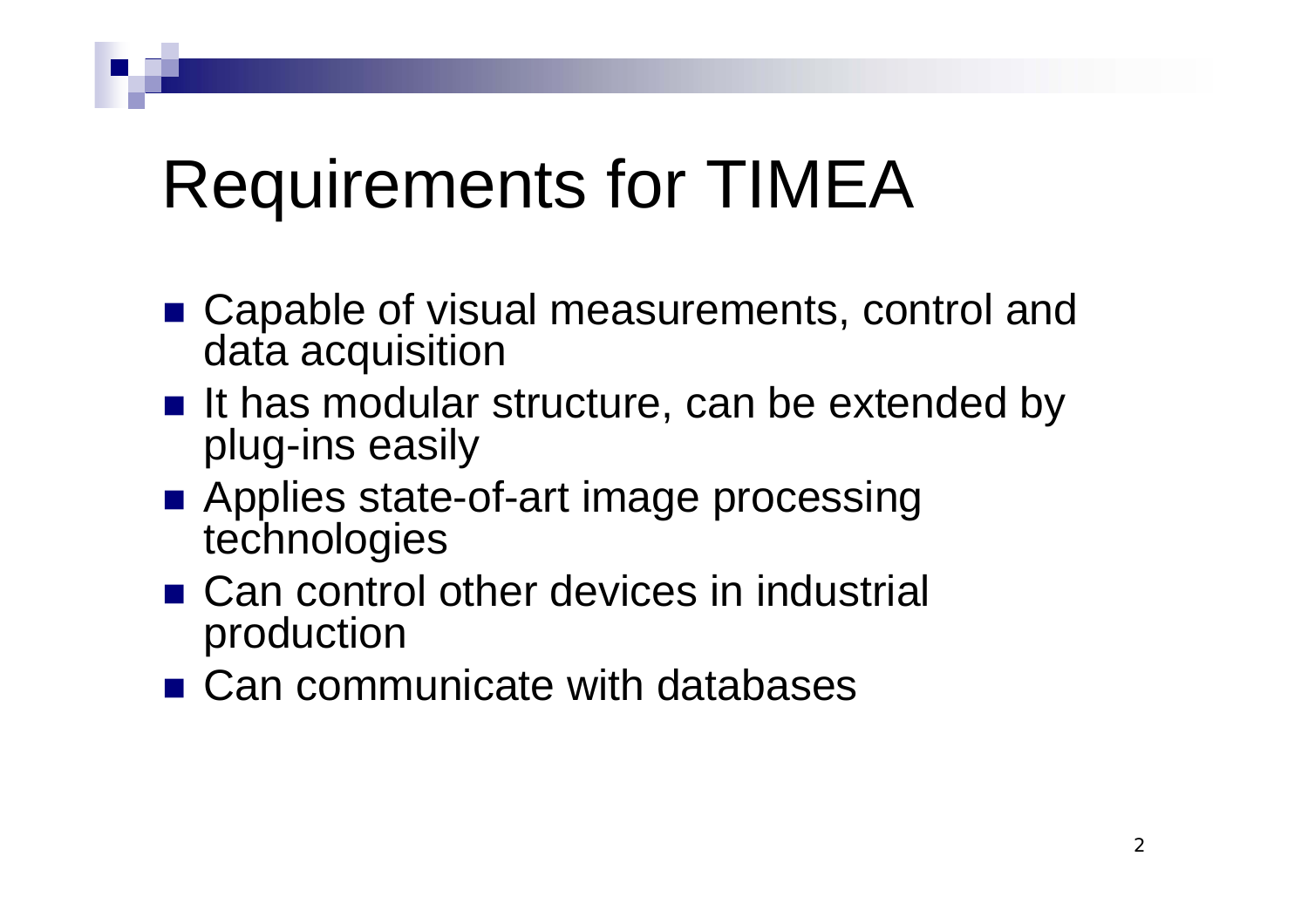| <b>TIMEA</b>              |                   | $\mathbf{x}$ |  |  |  |
|---------------------------|-------------------|--------------|--|--|--|
| Run<br>[Start]            | Stopped           |              |  |  |  |
| Module                    |                   |              |  |  |  |
| Sample Module             |                   |              |  |  |  |
|                           | TimeaModule       |              |  |  |  |
| Description               |                   |              |  |  |  |
| Profile default           |                   |              |  |  |  |
| New.<br>Del               | Edit              |              |  |  |  |
| I/O Module                |                   |              |  |  |  |
| - Paralell IO Converter M |                   |              |  |  |  |
| sp                        |                   |              |  |  |  |
|                           | Configure         |              |  |  |  |
| Framework                 |                   |              |  |  |  |
| Station                   | sta002            |              |  |  |  |
| Sources                   | 2/2               |              |  |  |  |
| Triggers                  | 2/2               |              |  |  |  |
| Lines                     | 2/2               |              |  |  |  |
|                           | Rules and Actions |              |  |  |  |
| User                      |                   |              |  |  |  |
| <b>SUPERUSER</b>          |                   |              |  |  |  |
| User manager              |                   |              |  |  |  |
| Logout                    | Manage            |              |  |  |  |
|                           |                   |              |  |  |  |

# *TIMEA Software*

**General purpose software to handle common tasks in video inspection scenarios.**

### **Main features**

- $\checkmark$ **Measuring module as a plug-in library (dll)**
- $\checkmark$ **I/O control module as a plug-in library (dll)**
- $\checkmark$ **Multiple processing lines**
- $\checkmark$ **Multiple video sources**
- $\checkmark$ **Configuration profiles for the measuring module**
- $\checkmark$ **User management**
- $\checkmark$ **Configurable hardware/software triggers**
- $\checkmark$ **Configurable output actions**
- $\checkmark$ **Detailed data logging**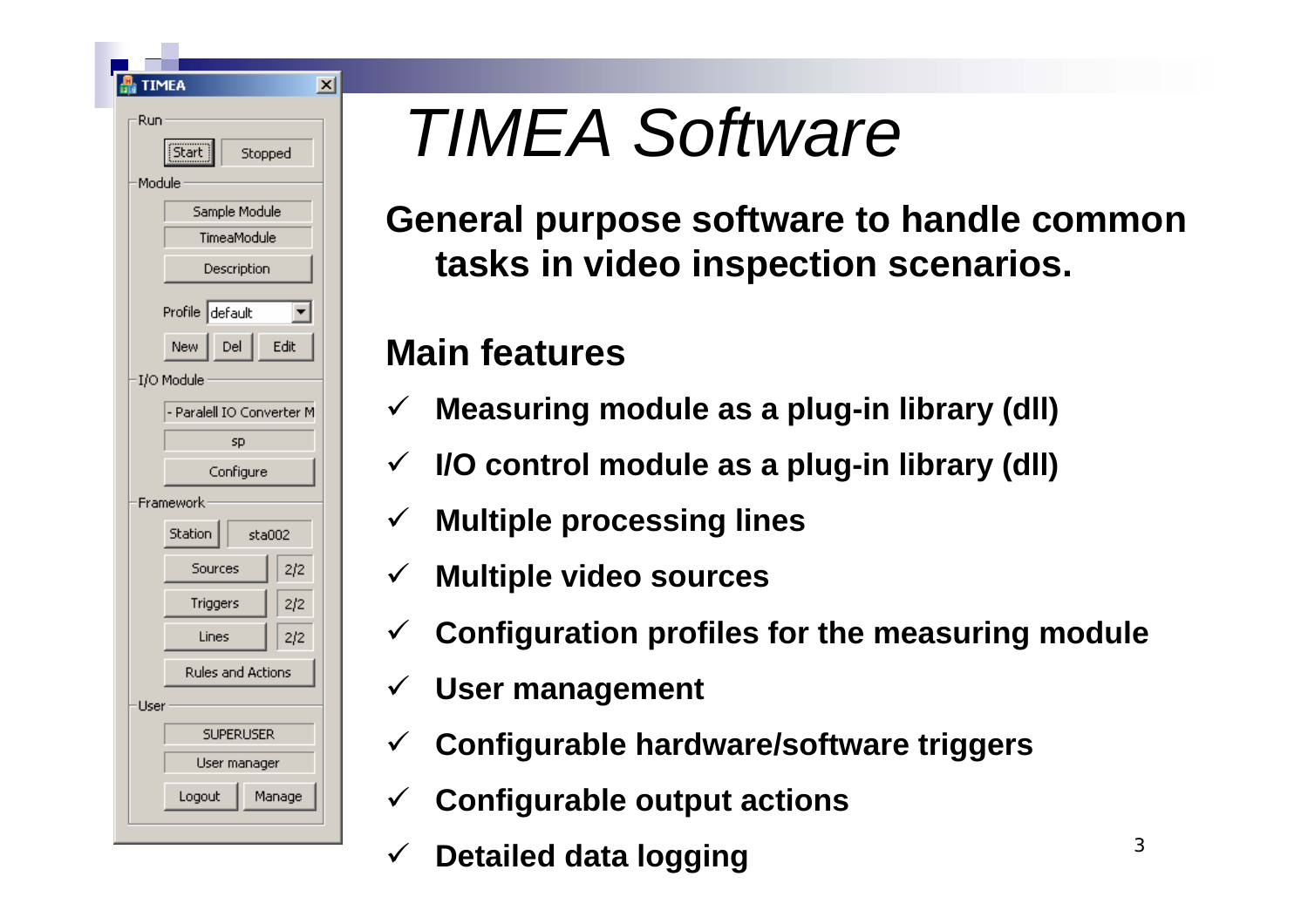

#### **Video sources**

- $\checkmark$  **Camera / Framegrabber with DirectShow interface**
- $\checkmark$  **AVI files (offline testing, pre-configuration)**

### **Triggers**

- $\checkmark$ **Used to initiate measurement**
- *4* **source), Hardware signal** $\checkmark$  **Types: Timed, Manually activated, Frame-by-frame (associated with a video**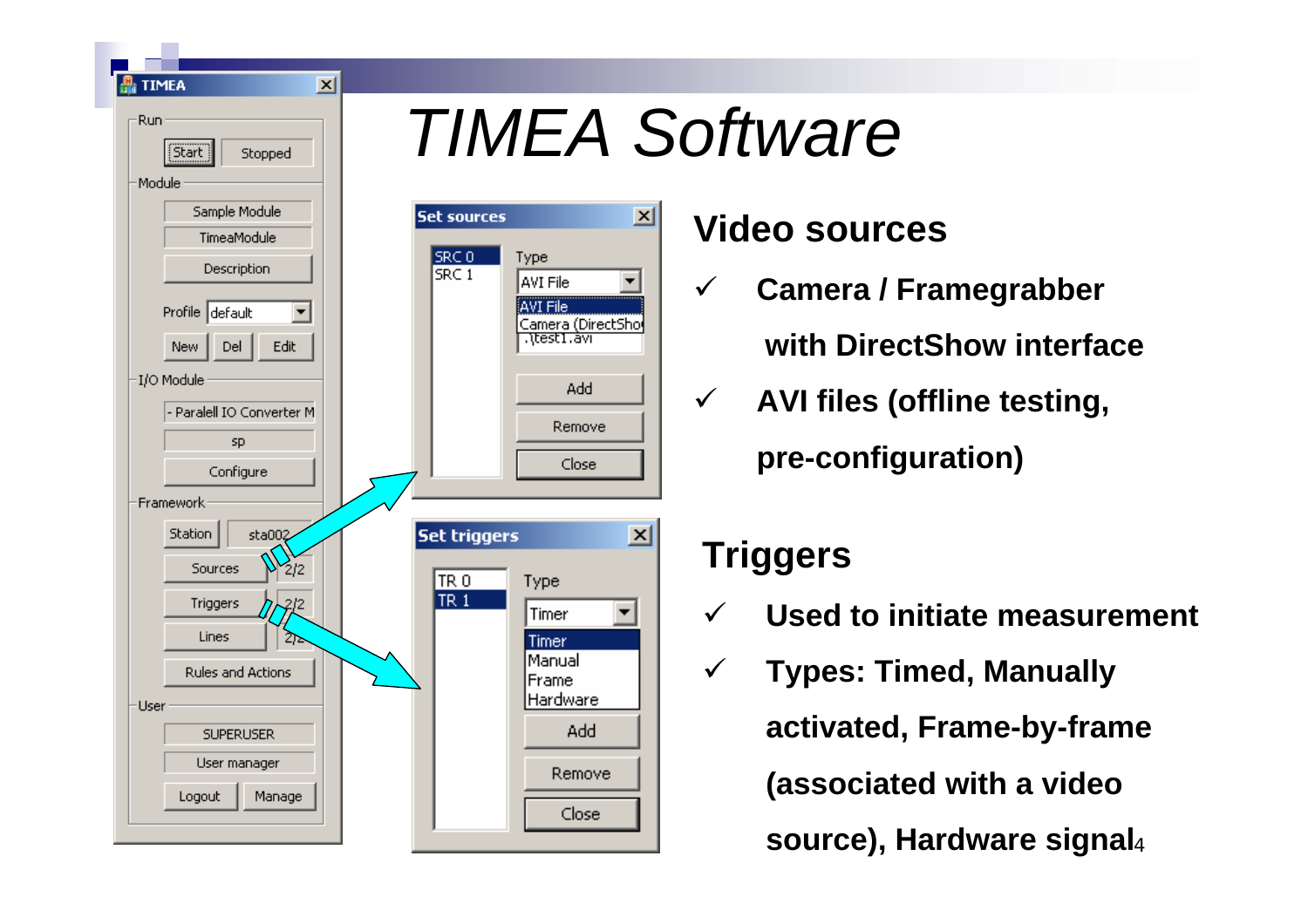

#### **COM I/O control module**

 $\checkmark$  **Sends/Receives hardware signals on serial ports (e.g. receives: "package in position" event, sends: "start/stop conveyor")**

#### **User management**

- $\checkmark$ **Operators: start/stop batch**
- $\checkmark$  **Administrators: configure the framework and the module**
- $\checkmark$ **User Managers: configure users**
- *5* $\checkmark$ **Super-user: has all access**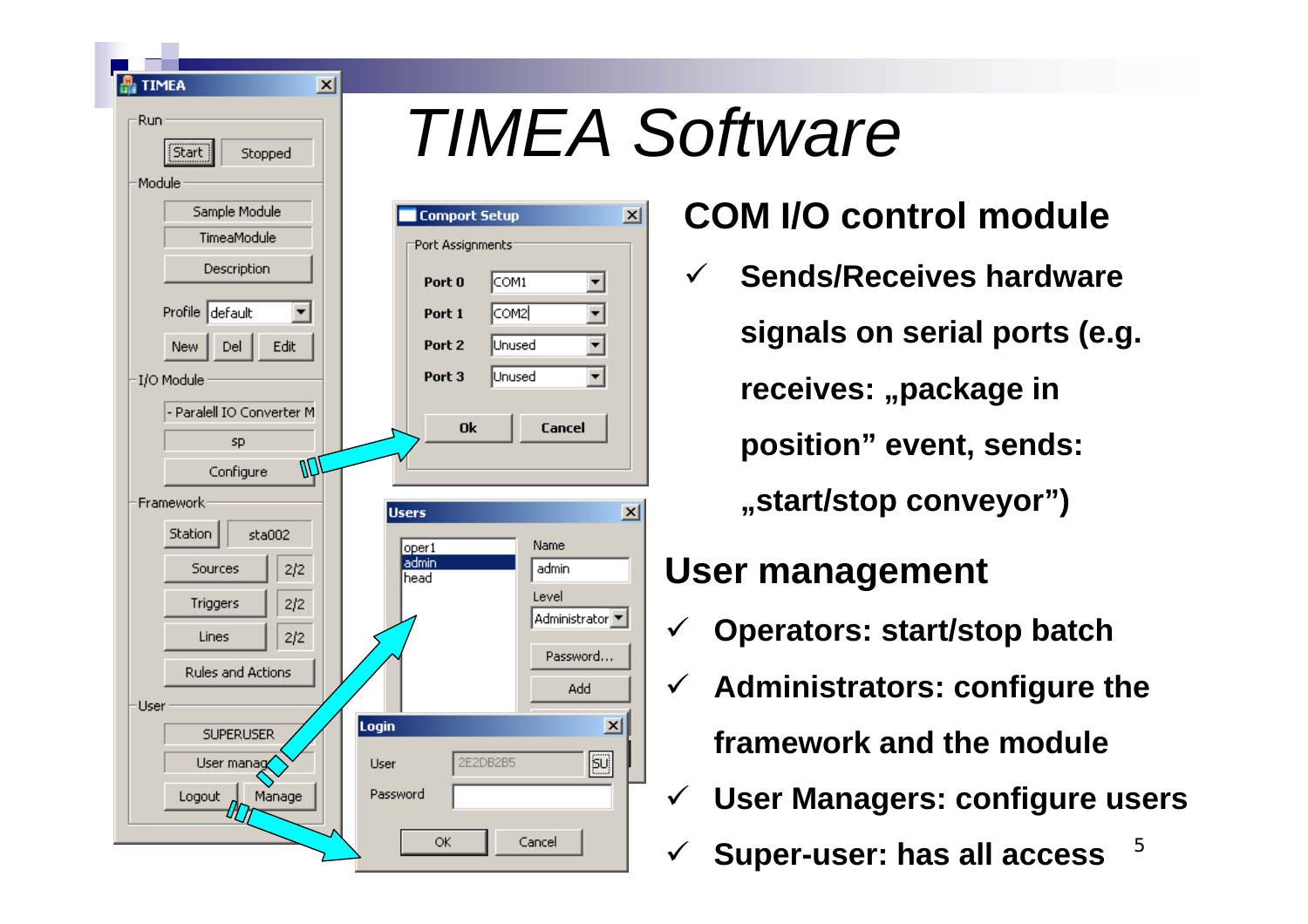| 晶 TIMEA                           | $\vert x \vert$ |  |  |  |
|-----------------------------------|-----------------|--|--|--|
| Run<br>Start<br>Stopped<br>Module |                 |  |  |  |
| Sample Module                     |                 |  |  |  |
| TimeaModule                       |                 |  |  |  |
|                                   |                 |  |  |  |
| Description                       |                 |  |  |  |
| Profile default                   |                 |  |  |  |
| Del<br>New-<br>Edit               |                 |  |  |  |
| I/O Module                        |                 |  |  |  |
| - Paralell IO Converter M         |                 |  |  |  |
| sp                                |                 |  |  |  |
| Configure                         |                 |  |  |  |
| Framework:                        |                 |  |  |  |
| <b>Station</b><br>sta002          |                 |  |  |  |
| Sources<br>2/2                    |                 |  |  |  |
| Triggers<br>2/2                   |                 |  |  |  |
| Lines<br>2/2                      |                 |  |  |  |
| Rules and Actions                 |                 |  |  |  |
| User                              |                 |  |  |  |
| <b>SUPERUSER</b>                  |                 |  |  |  |
| User manager                      |                 |  |  |  |
| Logout<br>Manage                  |                 |  |  |  |
|                                   |                 |  |  |  |

# *TIMEA Software*

#### **Configurable actions**

- **Rules consist of condition sets and commands**
- **Most common condition types**
	- **Delayed commands (0/1 signals) for I/O module (e.g. "set channel 0 and 2 to 1 to stop conveyor and put on the check-light after each 200 good packages")**

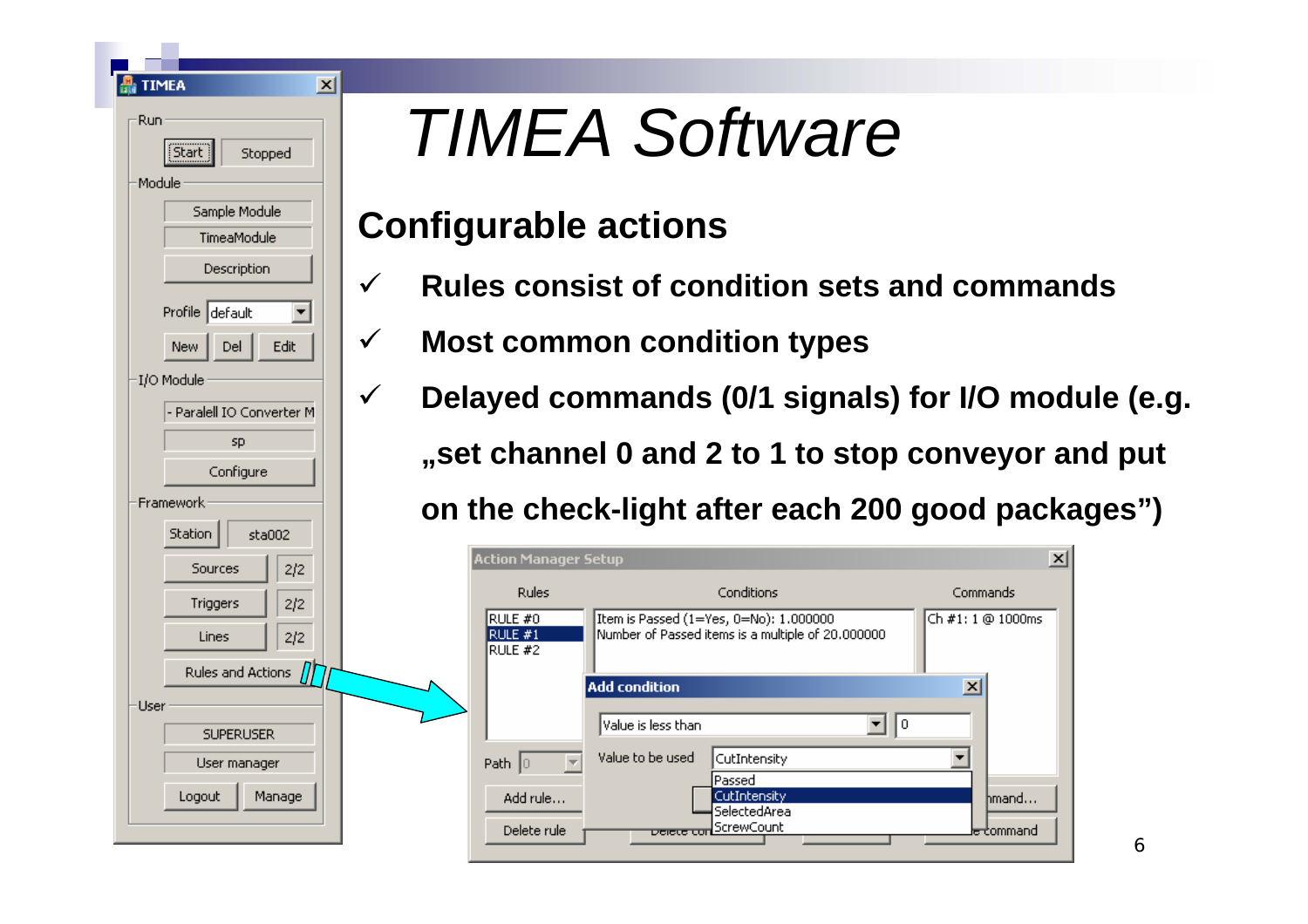## *Example application: Screw Counter Module in TIMEA*

- $\blacksquare$  Task:
	- □ Counting the number of screws placed in transparent bags
	- $\Box$  The transparency of bags is not constant
	- $\Box$  The illumination from the environment is not constant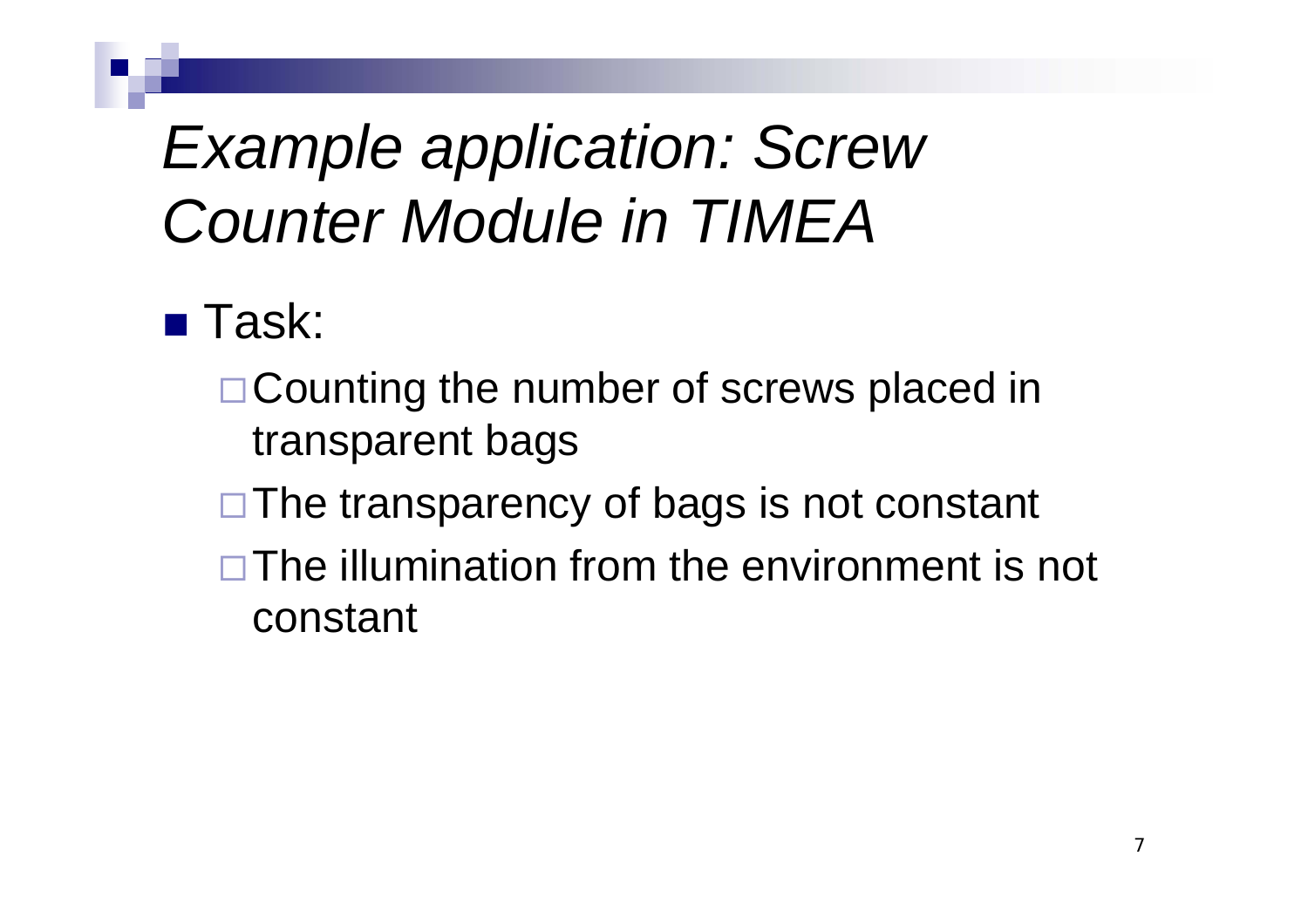



#### **Operator GUI**

- 9 **Visible to all users in batch mode.**
- 9 **Input images.**
- 9 **Segmented images (detected screws with white).**

*Note the different lighting conditions – the segmentation algorithm can handle the variation as long as some basic criteria are satisfied.*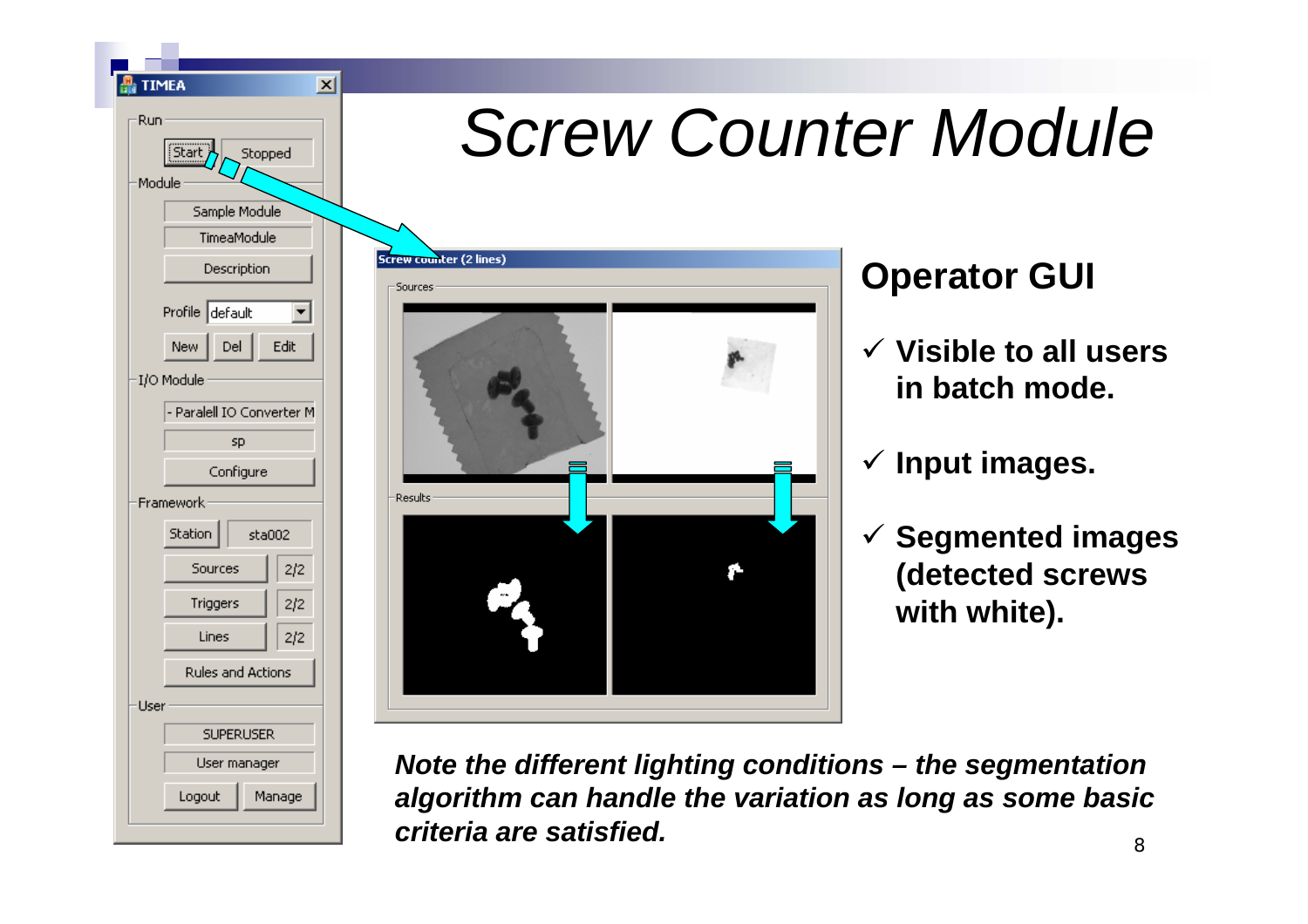#### **Simple gray-level histogram**

*y = Probability(gray-level = x)*

*Histogram shape and modality strongly depend on*

- 9 *the size of the objects (screw, package)*
- 9 *contrast between background, screw and package*











*9*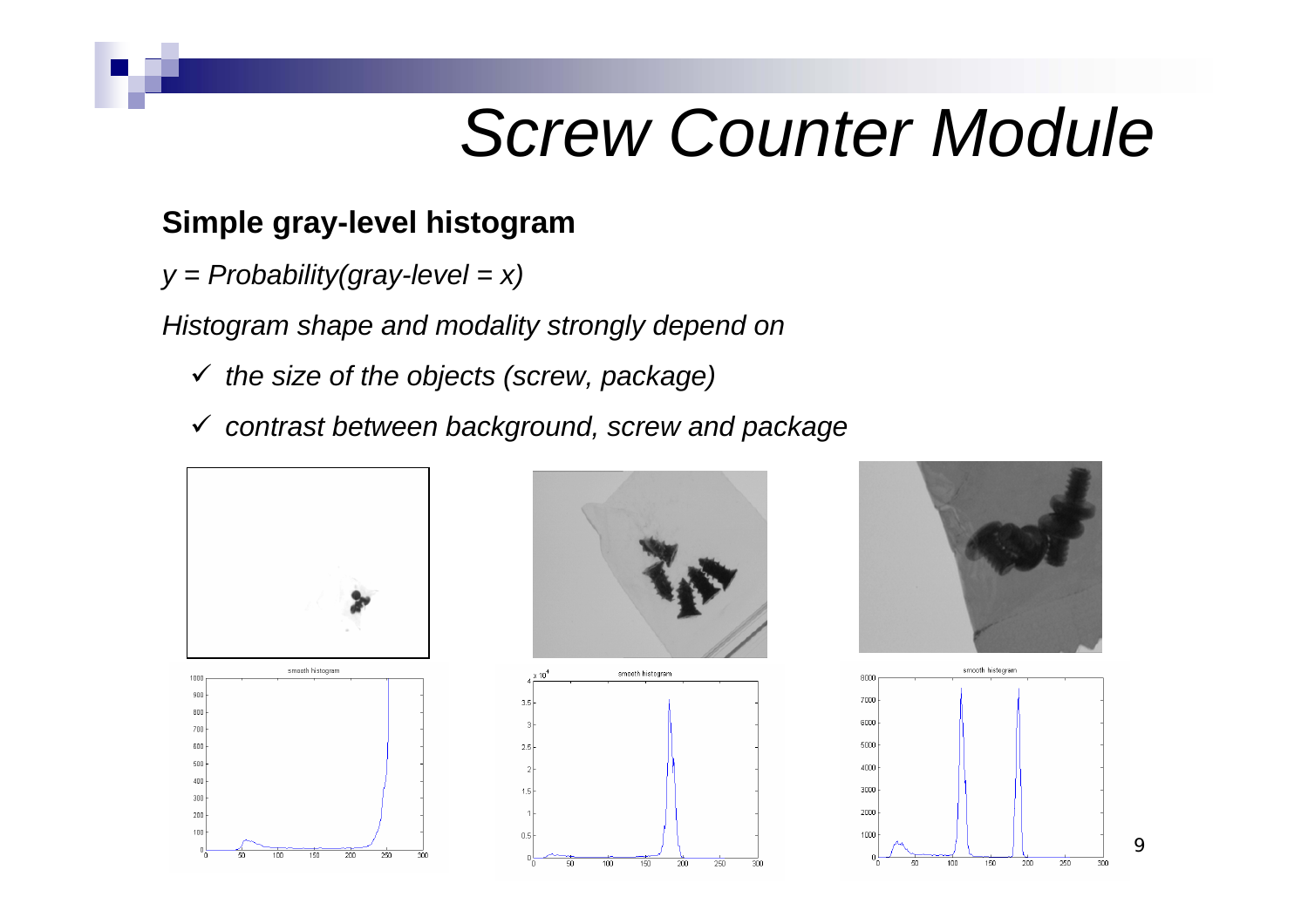#### **Joint gray-level – edge-level distribution**

*y = Estimated-value (edge-level | gray = x)*

*Detect screw boundary as first strong local maxima of the function.*

*Use binary morphology and shape analysis to remove fragments.*



*10*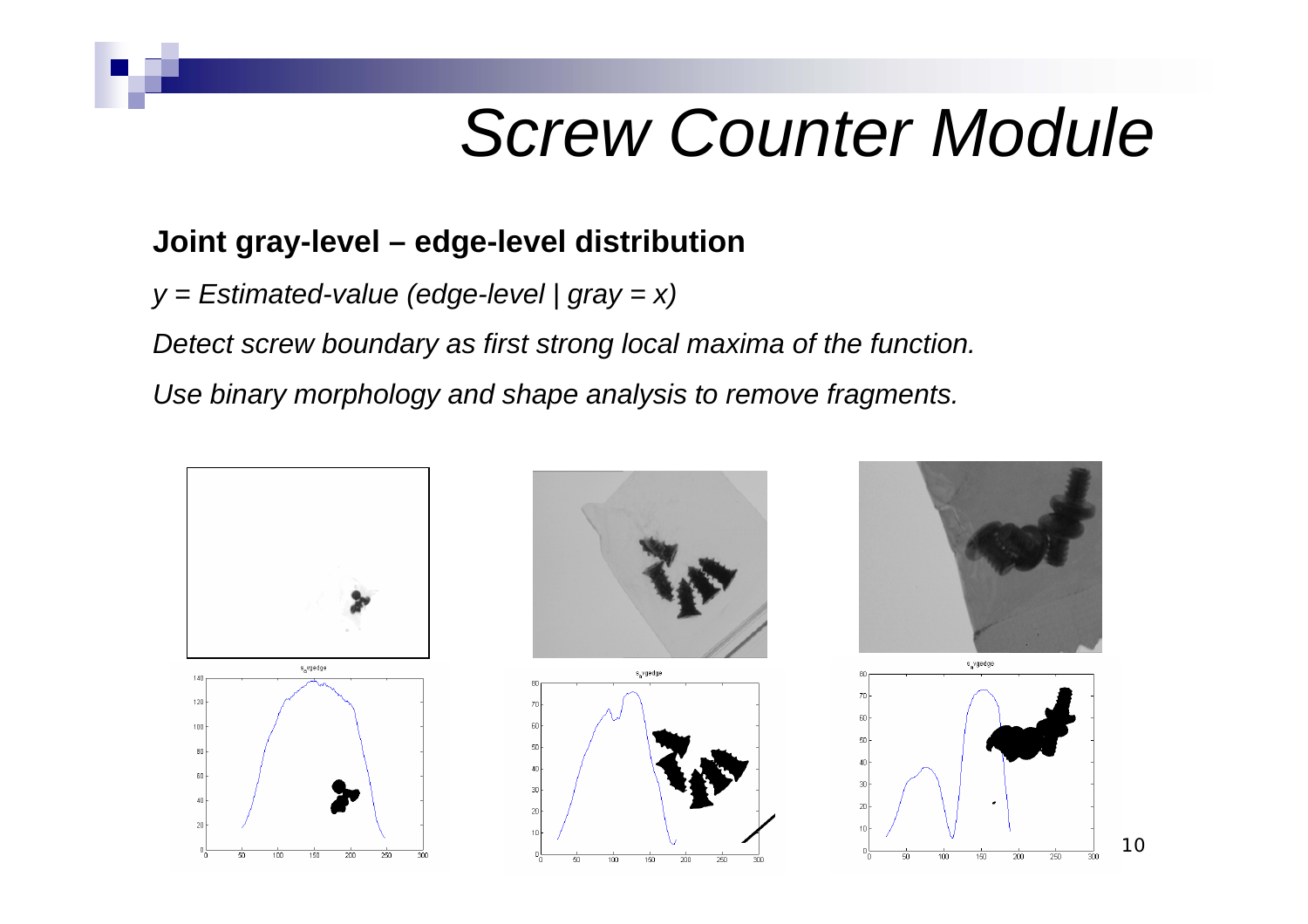

#### **Settings**

- $\checkmark$  Average area of one screw, Expected number of screws / package
- $\checkmark$  Can be trained on examples with live camera images
- $\checkmark$  Settings are saved into a profile
- *11* $\checkmark$  Can be done by an administrator